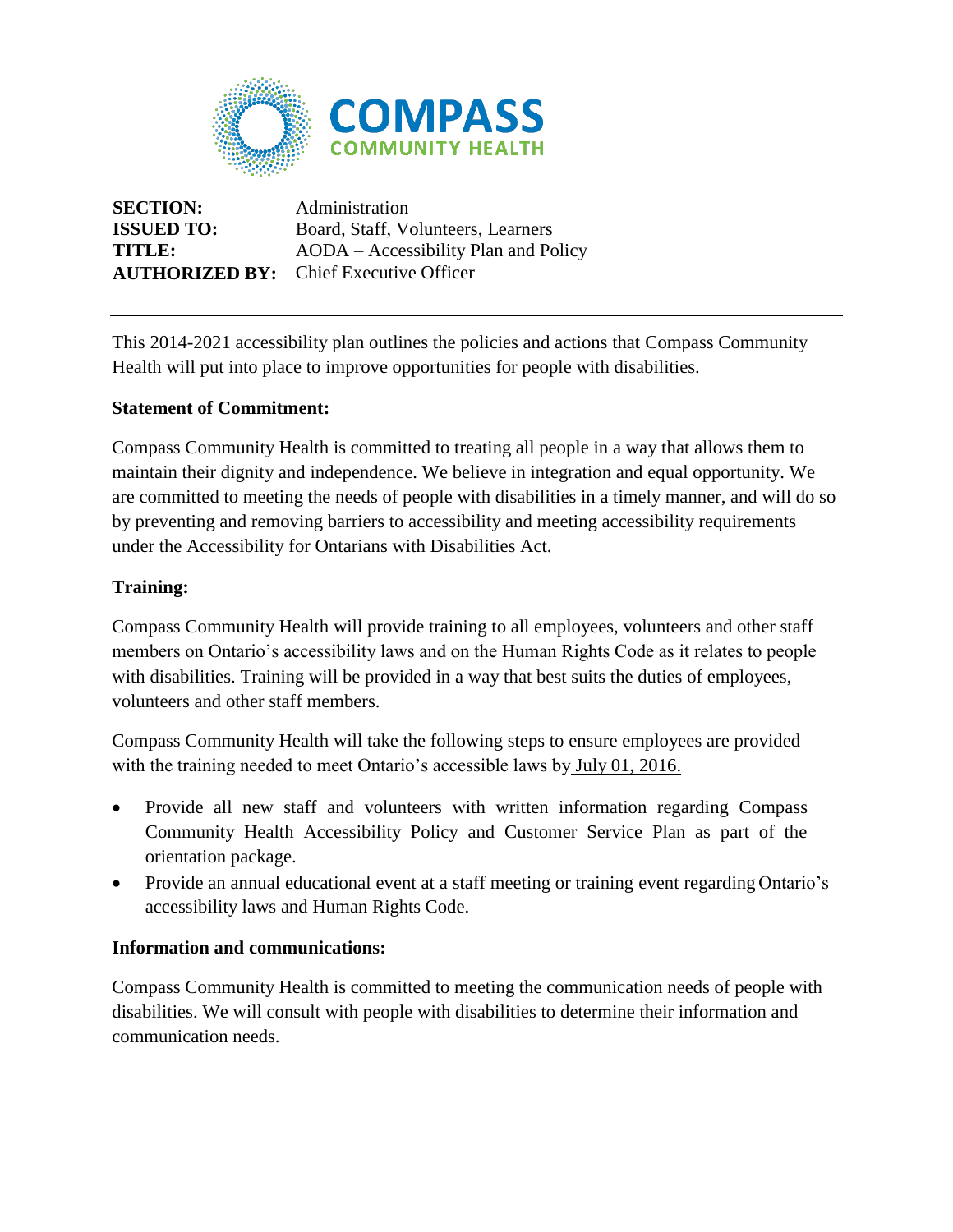Compass Community Health will take the following steps to make all new websites and content on those sites conform with Web Content Accessibility Guidelines 2.0, level A by January 1, 2014.

 Work with website developer to ensure all website information is made to be accessible to all individuals.

Compass Community Health will take the following steps to ensure existing feedback processes are accessible to people with disabilities upon request by January 1, 2015.

- Health Centre website will include section regarding existing feedback processes.
- Comment boxes are present and displayed in an accessible location on all floors of the Health Centre.

Compass Community Health will take the following steps to make sure all publicly available information is made accessible upon request by January 1, 2016.

- Health Centre website will post all publicly available information in an accessible format.
- We will provide written information in alternative forms such as audio or compatible for screen reader use.

Compass Community Health will ensure staff are aware of the new Accessible Customer Service Standard Changes effective by July 01, 2016 listed below:

- Service Animals If you cannot easily identify that an animal is a service animal, you can ask the person to provide documentation from a regulated health professional. This documentation must confirm that the person needs the service animal for reasons related to their disability.
- Support Persons In certain cases a person with a disability may need to be accompanied by a support person for health & safety reasons. Staff will consult with the person with a disability to understand their needs; consider health or safety reasons based on available evidence; determine if there is no other reasonable way to protect the health or safety of the person or other on the premises. In such situations, the Health Centre will waive the admission fee or fare for the support person, if a fee exists.
- Feedback & Documentation Policies and Procedures the feedback process will be posted on the Health Centre website and will be provided in an accessible format when requested.

Compass Community Health will take the following steps to make all websites and content conform with Web Content Accessibility Guidelines 2.0, level AA by January 1, 2021.

 Work with website developer to ensure all website information is made to be accessible to all individuals.